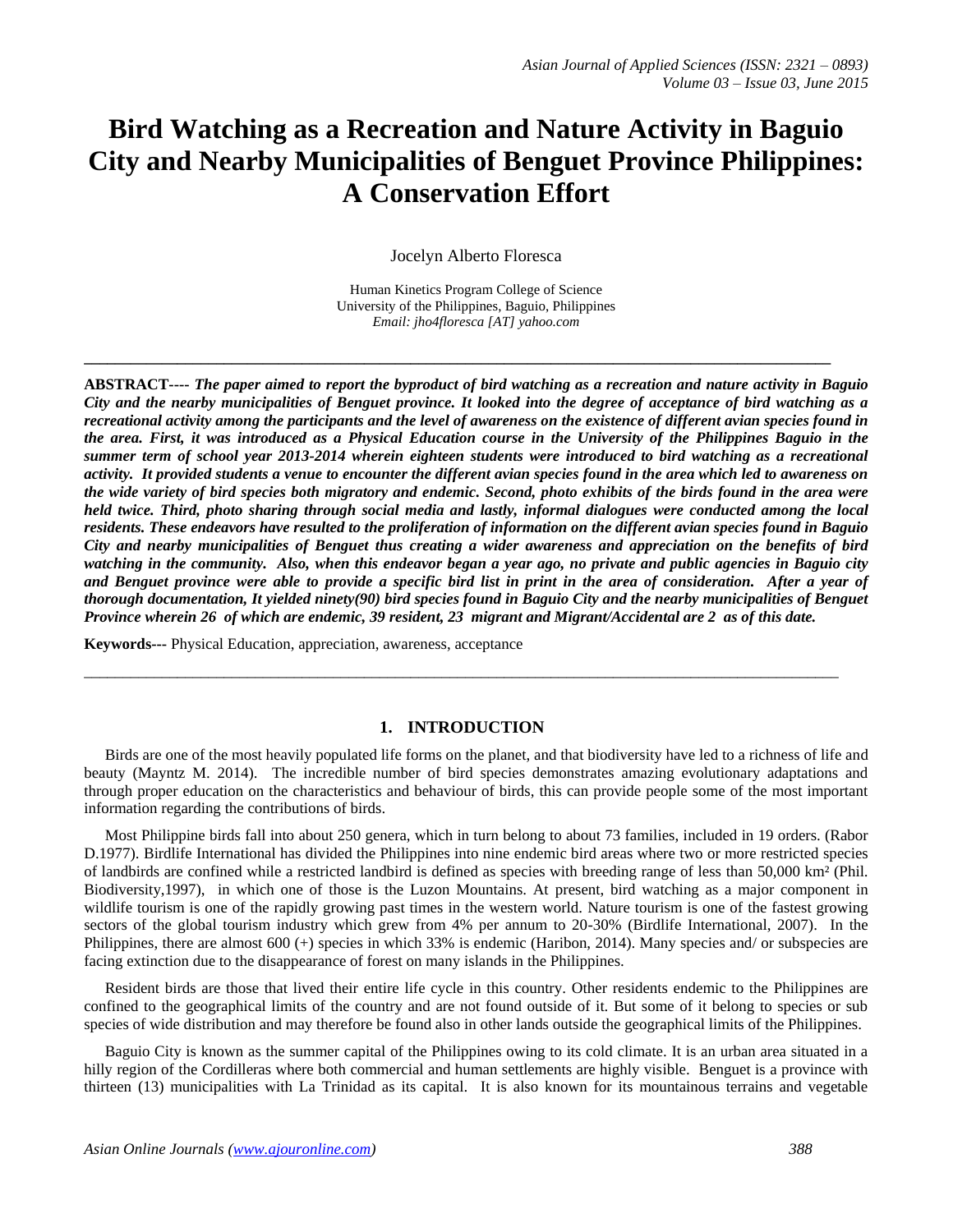production. Out of the many bird documentations done in the Philippines, there are still no in-depth bird listing done in the area of Baguio City and Benguet province.

Recreation is one area of study of Physical Education where people engage in during their free time, enjoy and recognize as having socially redeeming values. It has a connotation of being morally acceptable not just to the individual but also to society as a whole. Thus it is programmed for those activities within that context (Hurd and Anderson, 2015) People also see recreation as a social instrument because of its contribution to society. That is, professionals have long used recreation programs and services to produce socially desirable outcomes such as the wise use of free time, physical fitness and positive youth development. The organized development of recreation programs to meet a variety of physical, psychological, and social needs has led to recreation playing a role as a social instrument for well-being. Bird watching as a recreation has long been a major component in wildlife tourism and is one of the rapidly growing past times in the western world (Buckley and Jones, 2014). In the Philippines, bird watching started with a few manila-based enthusiast way back in 1972 (Haribon Foundation, 2012). At present, it is slowly picking up as compared to other countries hence the Philippines now is already recognized as one of the top bird sites in the world by web sources and bird guide books. There are also national organizations which specifically deal with birds focusing on eco-tourism and conservation.

## **2. METHODOLOGY**

The study employed the descriptive analysis design where it aimed to gain information by being involved in the interaction. This is to find out the degree of acceptance of bird watching as a recreational activity and to measure the level of awareness on the existence of different avian species found in the area. Interviews and documentary analysis were employed to gather qualitative data.

In analyzing the data, respondents were asked in such a manner that the degree of acceptance of the course as a recreational activity was determined and why? The verbatim comments were grouped according to the objectives of Physical Education such as: Physical aspect, Social aspect, Emotional aspect and Mental aspect. For example, if the response is: They enjoy being with their classmates, it will be grouped in the social aspect. If the respondents like it because they develop their observational skill, then it will be grouped in the mental aspect. The Physical aspect pertains to answers such as developing their physical body while emotional aspect relates to answers on behaviors and character building. For the level of awareness, the respondents were interviewed and solicited of their comments.

Per consultation by the author with concerned government agencies in Baguio, there were no available bird lists in print or related document. As an initial documentation of the bird species, the author and other bird enthusiasts (visiting birders from outside Baguio and Benguet) have taken the initiative to contribute and make an initial bird listing through bird photography in the area.



Adapted from[: http://www.cordiwebs.com/co/index.php](http://www.cordiwebs.com/co/index.php) **Figure 1:** Map of Benguet Province

The bird watching/ photography activity and documentation of data was held in Baguio City and in the nearby municipalities of Benguet. In Baguio City, bird watching was specifically held at UP Baguio campus, Camp John Hay (Eco trail and Yellow trail) and Loakan area while the nearby municipalities of Benguet were in La Trinidad (Long Long, Wangal,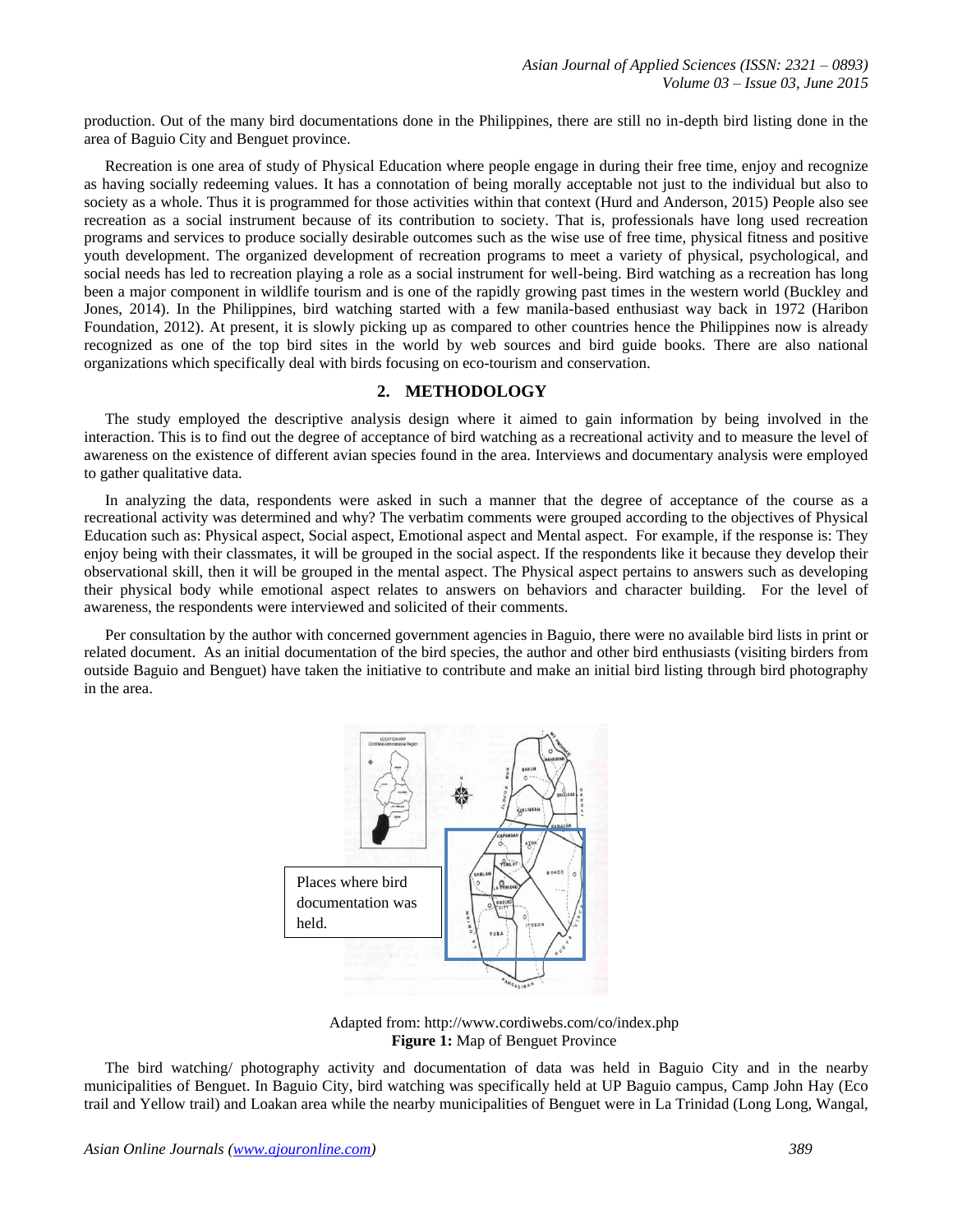Bahong), Itogon (Sangilo, Balatoc, Tinongdan, Acupan, Virac, Ucab), Tuba (Tadiangan, Asin and Nangalisan, Sto. Tomas, Cabuyao), Tublay, Sablan and Bokod (Ambuklao).

#### **3. PROCEDURE**

The organization of the paper started in April of 2014. Bird watching was introduced as a course in Physical Education under the Human Kinetics Program, University of the Philippines Baguio in the summer term of the School Year 2013-2014. There were eighteen (18) students enrolled in the course. A total of thirty six (36) hours was completed by the student participants. The first day of activity in bird watching was held in Camp John Hay Eco trail which was completed in six hour duration. Student participants were instructed to practice their observational skills while stationed in particular areas of the site. The next session was held in Tadiangan, Tuba, Benguet wherein the student participants together with the author were mobile all throughout the bird watching activity and stopping when a bird was spotted. The remaining hours of the course were spent in Asin and Nangalisan, Tuba, Benguet consuming the whole afternoon and early in the morning the following day spotting for birds. The time of the day was taken into consideration, as it was the period when the birds were highly active, i.e. 1500H and 0600H. The location chosen for the visit by the group was initially explored by the author to check whether birds are found in the area. As a requirement of the course, students must maintain a journal containing their personal bird list, description of the birds and date and location where they sighted the birds. They were also asked to write their personal perceptions about the activities performed.

The author as a hobbyist and teacher of bird watching voluntarily joined bird photography exhibits as part of the conservation advocacy and awareness campaign of different agencies promoting the cause. The first photo exhibit was held at Maryknoll Ecological Sanctuary while the second was in UP Baguio. These exhibits served as venues where comments of the participants were gathered as well as record the number of participants who were made aware of the existence of various avian species in Baguio and the nearby municipalities of Benguet.

Third, bird photos were uploaded in social media for identification purposes, soliciting comments and creating awareness that Baguio City and Benguet are hosts to various bird species.

Lastly, the residents of communities visited for bird watching were given informal presentations of the birds found in their locality. Different bird photographs taken by the author was shown to the residents and had informal discussion about birds and their contribution. Likewise, comments were solicited among the locals.

## **4. RESULTS AND DISCUSSION**

# *4.1 Degree of acceptance of bird watching as a recreational activity*

## Among the student participants

At the beginning of the course, the students were asked what motivated them to enroll the subject. Among the top three reasons were: They do not know what bird watching is all about; they have no other choice since it is the only subject available; and lastly, solely out of curiosity. At the end of the course, all of the student participants favorably endorsed bird watching as a very worthwhile recreational activity. The highest ranked objective was *emotional aspect* (38.89%)*.* Their comments were: They feel excited whenever they see a "new bird" and they feel relaxed when they hear the birds. The second ranked objective was *social aspect* (27.78%). Their reason is that it is an opportunity to be with their friends. Third (22.22%) was *Mental aspect* as manifested in their learning the ability to focus and memorize the names of the birds found in the area. Last is physical aspect (11.11%) since they like the walking/ hiking part of bird watching as a physical fitness activity.

# *4.2 Degree of awareness about the avian species found in Baguio City and the nearby municipalities of Benguet province.*

#### Participants of the Bird Photo Exhibit

An estimated 100 participants attended the first presentation of the bird photo exhibit where a symposium was also held in support to the awareness campaign. Based on interview, most of the participants were not aware of the various species found/exhibited. Twenty (20) of the respondents revealed that they only knew two of its kind, the Crow (uwak) and the Eurasian tree sparrow (common brown house bird). But after the presentation, they became aware that such avian species are found in the area. The second presentation of the bird photo exhibit was held at UP Baguio. There were seventy seven (77) who participated and articulated favorable comments about the exhibit. One hundred (100) percent made positive comments about the bird photographs and received verbatim comments such as "Magnificent! I never knew how vast bird species may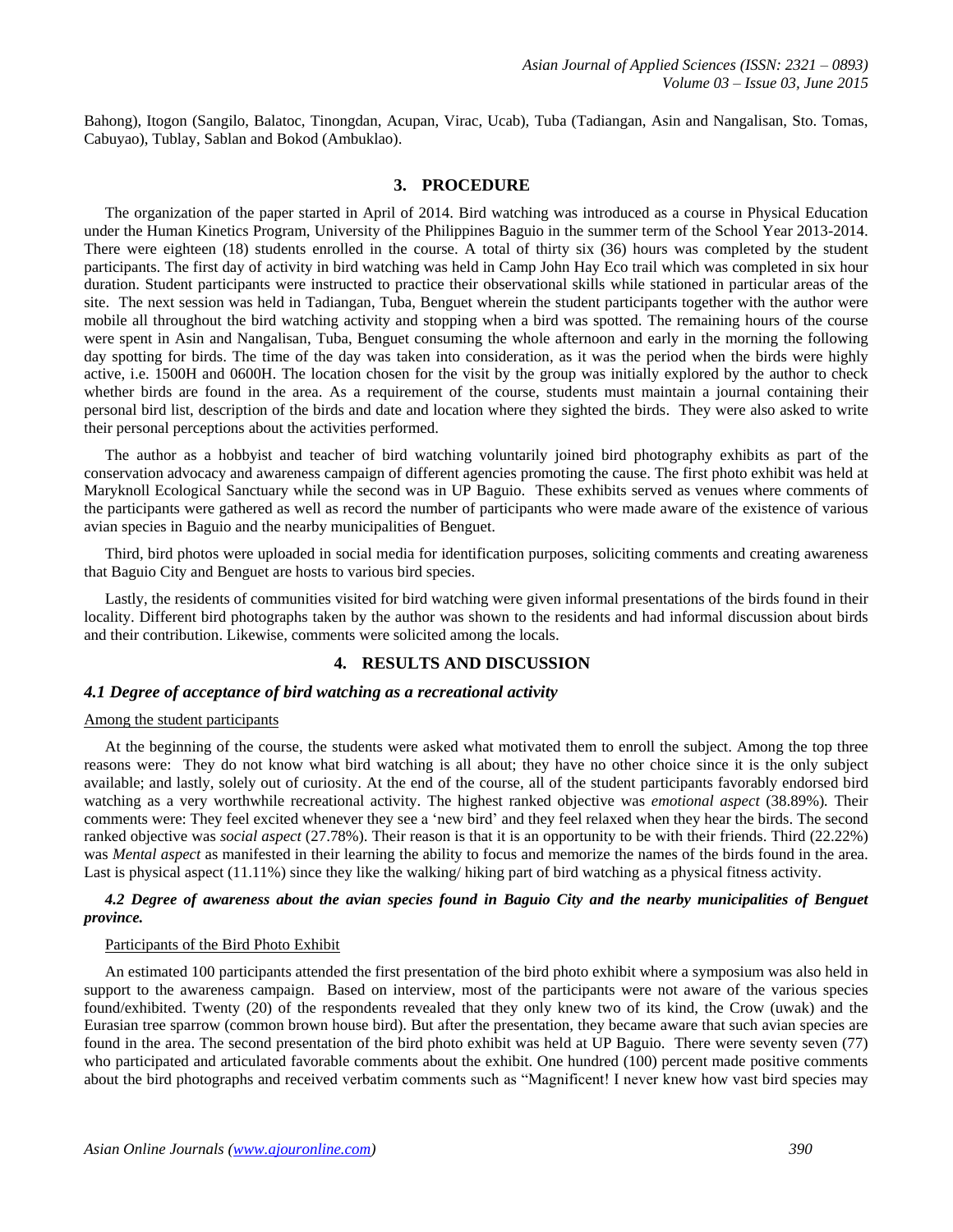be found in Benguet", "Stunning pictures. I never knew that there were such beautiful birds in Baguio and Benguet", among others were solicited.

## Uploads in Social Media

The power of social media has led to a nationwide proliferation of information about bird species found in Baguio and the nearby municipalities of Benguet. The discovery/ sighting by the author of the very elusive Red Crossbill and the threatened endemic Mountain Shrike has led twenty three (23) national professional bird photographers to come up to Baguio and successfully photograph the said bird species. With every upload of a rare or elusive bird in the web account, the "likes" ranges from 100 to 170 which is a manifestation of awareness on their part. With the author serving as guide, other bird enthusiasts are continuously signifying to come to Baguio to see the avian species found in the area.





**Figure 2:** Part of the bird photos uploaded in social media

# Local Residents

Through the informal consultations and discussions with the residents in the area regarding the avian species that are found in their locality, there were equally positive replies except for two participants in the area of Mt. Sto Tomas who answered negatively. Eighty (80) percent of the respondents made positive comments about the birds. Their comments were: "they like the presence of the birds because it gets rid of worms in their vegetable produce and drive away the rats that eat their root crops." Twenty (20) percent perceived negatively. This is due to the reason that birds destroy their vegetable product.

In Wangal, La Trinidad Benguet, the residents were made aware of the existence of various bird species in the area. For a time, according to the respondent, all they knew is the brown bird that makes a shirking sound (Brown shrike) and the common brown house bird (Eurasian Tree Sparrow). After the author made an in-depth documentation of the avian species found in the place, there were almost 20-30 different species found in the area.

# *4.3 List of Bird Found in Baguio City and the Nearby Municipalities of Benguet*

After a year (March 2014- March 2015) of bird documentation in Baguio City and Nearby Municipalities of Benguet, there are ninety (90) bird species found in Baguio City and the nearby municipalities of Benguet Province wherein twenty six (26) of which are endemic, thirty nine(39) resident , twenty three (23) migrant and Migrant/Accidental (2) as of this date.



**Figure3 :** Percentage of Endemism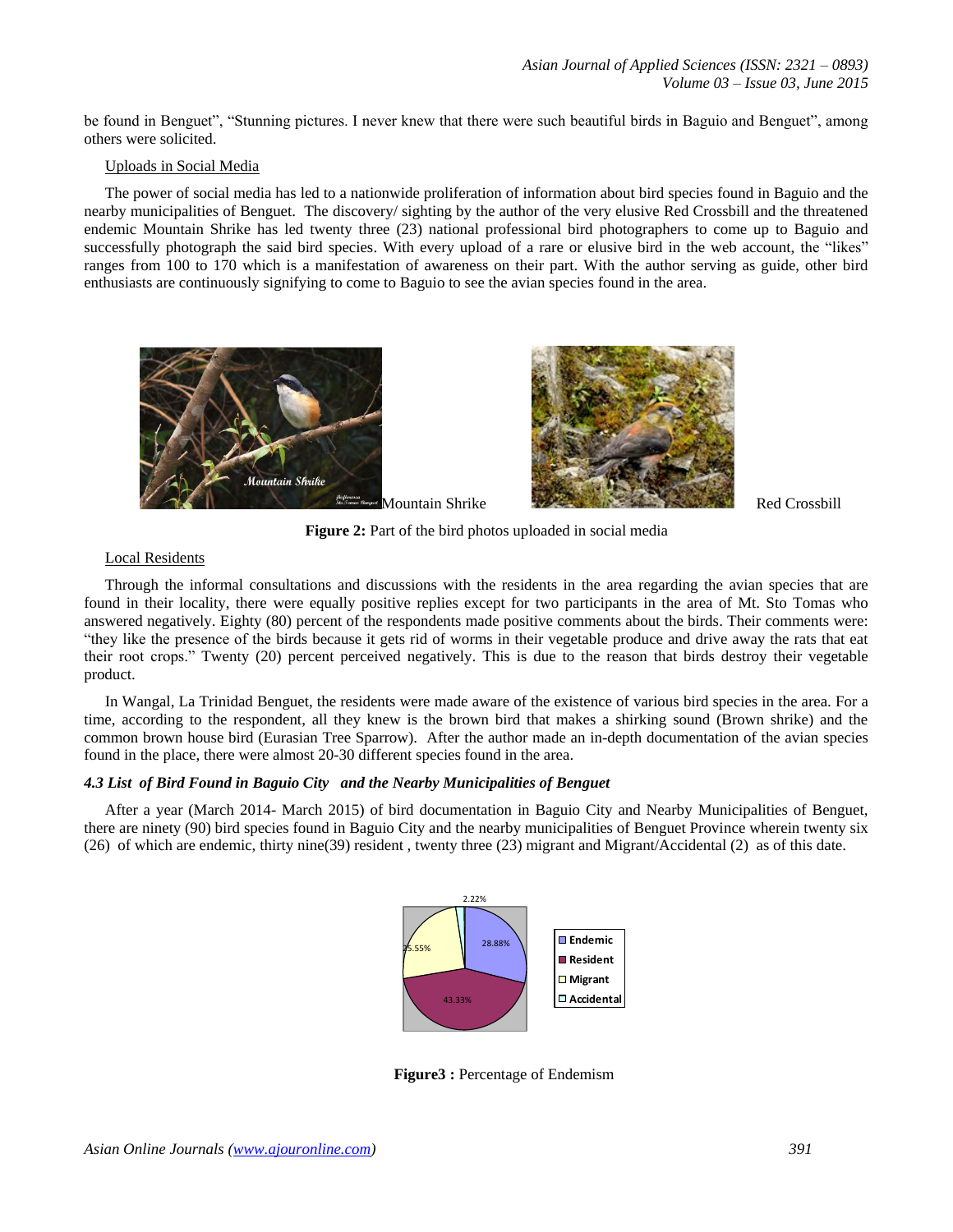| <b>Common Name</b>                                                            | <b>Scientific Name</b>                 | <b>Key to Range</b>     |
|-------------------------------------------------------------------------------|----------------------------------------|-------------------------|
| <b>PASSERIFORMES: Laniidae</b>                                                |                                        |                         |
| <b>Brown Shrike</b><br>1.                                                     | Laniuscristatus                        | Migrant                 |
| 2.<br>Long-tailed Shrike                                                      | Laniusschach                           | Resident                |
| 3.<br>Gray-capped Shrike/Mountain                                             | Laniusvalidirostris                    | Endemic Near-threatened |
| Shrike                                                                        |                                        |                         |
| <b>PASSERIFORMES: Muscicapidae</b>                                            |                                        |                         |
| Pied Bushchat<br>4.                                                           | Saxicolacaprata                        | Resident                |
| 5.<br><b>Blue Rock-Thrush</b>                                                 | Monticolasolitarius                    | Migrant                 |
| $\overline{6}$ .<br>Ferruginous Flycatcher                                    | Muscicapaferruginea                    | Migrant                 |
| 7.<br>Gray-streaked Flycatcher                                                | Muscicapagriseisticta                  | Migrant                 |
| 8.<br>Blue-and-white Flycatcher                                               | Cyanoptilacyanomelana                  | Migrant/accidental      |
| 9.<br>Little Pied Flycatcher                                                  | <b>Ficedulawestermanni</b>             | Resident                |
| 10.<br>Siberian Rubythroat                                                    | Calliope calliope                      | Migrant                 |
| 11.<br>Narcissus Flycatcher                                                   | <b>Ficedulanarcissina</b>              | Migrant                 |
| 12.<br>Mugimaki Flycatcher                                                    | <b>Ficedulamugimaki</b>                | Migrant                 |
| 13.<br>Dark-sided Flycatcher                                                  | Muscicapasibirica                      | Migrant                 |
| $\overline{14}$ .<br>White-browed Shortwing                                   | Brachypteryxmontana                    | Resident                |
| 15.<br>Snowy-browed Flycatcher                                                | Ficedulahyperythra                     | Resident                |
| <b>PASSERIFORMES: Locustellidae</b>                                           |                                        |                         |
| 16.<br>Tawny Grassbird                                                        | Megalurustimoriensis                   | Resident                |
| 17.<br><b>Striated Grassbird</b>                                              | <b>Megaluruspalustris</b>              | Resident                |
| 18.<br>Long-tailed Bush-Warbler                                               | Locustellacaudata                      | Endemic                 |
| <b>PASSERIFORMES: Cettiidae</b>                                               |                                        |                         |
| 19.<br>Philippine (Luzon) Bush-Warbler                                        | Horornisseebohmi                       | Endemic                 |
| 20.<br>Mountain Tailorbird                                                    | Phyllergatescucullatus                 | Resident                |
| <b>PASSERIFORMES: Phylloscopidae</b>                                          |                                        |                         |
| 21.<br>Arctic Warbler                                                         | Phylloscopus borealis                  | Migrant                 |
| 22.<br>Lemon-throated Warbler                                                 | Phylloscopuscebuensis                  | Endemic                 |
| 23.<br>Mountain Warbler                                                       | Phylloscopustrivirgatus                | Resident                |
| <b>PASSERIFORMES: Zosteropidae</b>                                            |                                        |                         |
| 24.<br>Everett's White-eye                                                    | Zosteropseveretti                      | Resident                |
| 25.<br>Yellowish White-eye                                                    | Zosteropsnigrorum                      | Endemic                 |
| 26.<br>Mountain White-eye                                                     | Zosteropsmontanus                      | Resident                |
| 27.<br>Chestnut-faced Babbler                                                 | Zosterorniswhiteheadi                  | Endemic                 |
| <b>PASSERIFORMES: Motacillidae</b>                                            |                                        |                         |
| 28.<br>Grey Wagtail                                                           | <b>Motacillacinerea</b>                | Migrant                 |
| Olive-backed Pipit<br>29.                                                     | <b>Anthushodgsoni</b><br>Anthusrufulus | Migrant                 |
| 30.<br>Paddy field pipit /oriental pipit<br><b>CORACIIFORMES: Alcedinidae</b> |                                        | Migrant                 |
|                                                                               |                                        |                         |
| 31.<br>Common Kingfisher<br>32.<br>Indigo-banded Kingfisher                   | <b>Alcedoatthis</b>                    | Migrant<br>Endemic      |
| 33.<br>White throated kingfisher                                              | Ceyxcyanopectus<br>Halcyon smyrnensis  | Resident                |
| <b>CORACIIFORMES: Meropidae</b>                                               |                                        |                         |
| 34.<br><b>Blue-tailed Bee-eater</b>                                           | Meropsphilippinus                      | Resident                |
| <b>PICIFORMES: Picidae</b>                                                    |                                        |                         |
| 35.<br>Philippine pygmy Woodpecker                                            | Dendrocoposmaculatus                   | Endemic                 |
| Luzon Flameback<br>36.                                                        | Chrysocolapteshaematribon              | Endemic                 |
| <b>PASSERIFORMES: Artamidae</b>                                               |                                        |                         |
| 37.<br>White-breasted Woodswallow                                             | Artamusleucorynchus                    | Migrant                 |
| <b>PASSERIFORMES: Hirundinidae</b>                                            |                                        |                         |
|                                                                               |                                        |                         |

**Table 1**: List of avian species found in Baguio and the nearby municipalities of Benguet province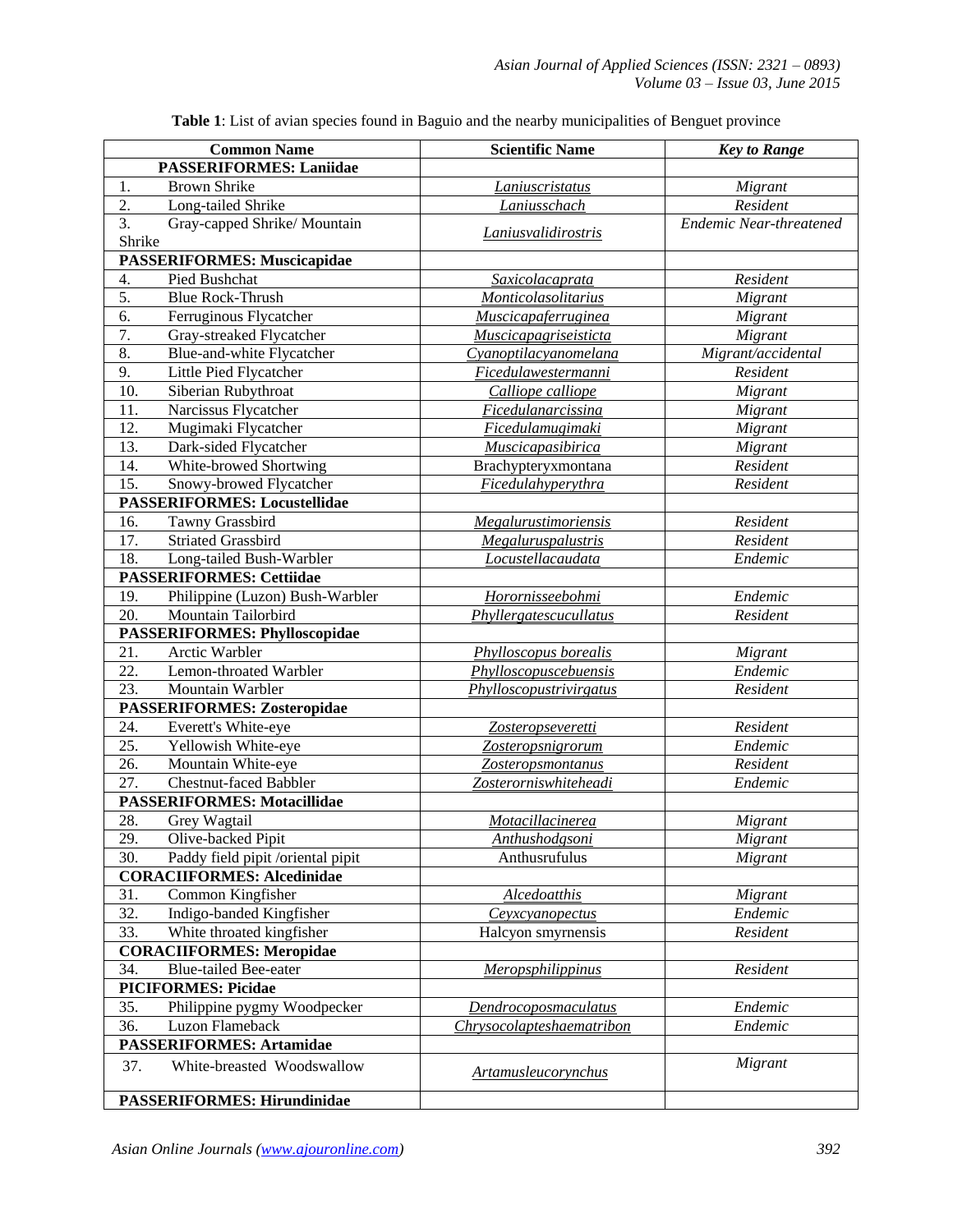| 38.<br><b>Barn Swallow</b>                                          | Hirundorustica                          | Migrant            |
|---------------------------------------------------------------------|-----------------------------------------|--------------------|
| 39.<br>Pacific Swallow                                              | <b>Hirundotahitica</b>                  | Migrant            |
| 40.<br>Striated Swallow                                             | Cecropisstriolata                       | Resident           |
| <b>APODIFORMES: Hemiprocnidae</b>                                   |                                         |                    |
| 41.<br>Whiskered Treeswift                                          | Hemiprocnecomata                        | Resident           |
| <b>GRUIFORMES: Rallidae</b>                                         |                                         |                    |
| 42.<br><b>Barred Rail</b>                                           | <b>Gallirallustorquatus</b>             | Resident           |
| 43.<br>Plain Bush-hen                                               | <b>Amaurornisolivacea</b>               | Endemic            |
| 44.<br>White-breasted Waterhen                                      | Amaurornisphoenicurus                   | Resident           |
| <b>PASSERIFORMES: Monarchidae</b>                                   |                                         |                    |
| 45.<br><b>Black-naped Monarch</b>                                   | Hypothymisazurea                        | Resident           |
| <b>PASSERIFORMES: Corvidae</b>                                      |                                         |                    |
| 46.<br>Large-billed Crow                                            | Corvusmacrorhynchos                     | Resident           |
| PASSERIFORMES: Rhipiduridae                                         |                                         |                    |
| <b>Blue-headed Fantail</b><br>47.                                   | <i>Rhipiduracyaniceps</i>               | Endemic            |
| 48.<br>Mountain Verditer-Flycatcher                                 | Eumyiaspanayensis                       | Resident           |
| <b>ACCIPITRIFORMES: Accipitridae</b>                                |                                         |                    |
| 49.<br>Philippine Serpent-Eagle                                     | <b>Spilornisholospilus</b>              | Endemic            |
| $\overline{50}$ .<br><b>Brahminy Kite</b>                           | Haliasturindus                          | Resident           |
| $\overline{51}$ .<br>Common Buzzard                                 | <b>Buteobuteo</b>                       | Migrant            |
| $\overline{52}$ .<br>Besra                                          | Accipiter virgatus                      | Resident           |
| <b>FALCONIFORMES: Falconidae</b>                                    |                                         |                    |
| 53.<br>Peregrine Falcon                                             | Falco peregrinus                        | Migrant            |
| 54.<br><b>Grass Owl</b>                                             | Tytocapensis                            | Resident           |
| <b>PASSERIFORMES: Estrildidae</b>                                   |                                         |                    |
| 55.<br>Scaly-breasted Munia                                         | Lonchurapunctulata                      | Resident           |
| 56.<br>White-bellied Munia                                          | Lonchuraleucogastra                     | Resident           |
| 57.<br><b>Chestnut Munia</b>                                        | Lonchuraatricapilla                     | Resident           |
| 58.<br>Tawny-breasted Parrotfinch                                   | <b>Erythrurahyperythra</b>              | Resident           |
| <b>PASSERIFORMES: Passeridae</b>                                    |                                         |                    |
| 59.<br><b>Eurasian Tree Sparrow</b>                                 | Passer montanus                         | Resident           |
| <b>CUCULIFORMES: Cuculidae</b>                                      |                                         |                    |
| 60.<br>Philippine Coucal<br>Scale-feathered Malkoha                 | Centropusviridis                        | Endemic            |
| 61.                                                                 | Phaenicophaeuscumingi                   | Endemic            |
| 62.<br>Brush(rusty breasted) Cuckoo<br>$\overline{63}$ .            | Cacomantisvariolosus                    | Resident           |
| Red-crested Malkoha                                                 | Phaenicophaeussuperciliosus             | Endemic            |
| <b>PASSERIFORMES: Stenostiridae</b>                                 | Culicicapahelianthea                    | Resident           |
| 64.<br>Citrine Canary-Flycatcher<br><b>PASSERIFORMES: Dicaeidae</b> |                                         |                    |
| 65.<br>Orange-bellied Flowerpecker                                  |                                         | Resident           |
| 66.<br>Pygmy Flowerpecker                                           | Dicaeumtrigonostigma<br>Dicaeumpygmaeum | Endemic            |
| 67.<br>Fire-breasted Flowerpecker                                   | <b>Dicaeumignipectus</b>                | Resident           |
| 68.<br>Red-keeled Flowerpecker                                      | Dicaeumhaematostictum                   | Endemic Vulnerable |
| <b>PASSERIFORMES: Pachycephalidae</b>                               |                                         |                    |
| 69.<br>Green-backed Whistler                                        | Pachycephalaalbiventris                 | Endemic            |
| <b>PASSERIFORMES: Sittidae</b>                                      |                                         |                    |
| 70.<br>Sulphur-billed Nuthatch                                      | Sittaoenochlamys                        | Endemic            |
| <b>PELECANIFORMES: Ardeidae</b>                                     |                                         |                    |
| 71.<br>Cattle Egret                                                 | <b>Bubulcus</b> ibis                    | Resident           |
| $\overline{72}$ .<br>Little Egret                                   | <i>Egrettagarzetta</i>                  | Migratory          |
| 73.<br>Little Heron                                                 | <b>Butorides</b> striatus               | Migratory          |
| 74.<br>Cinnamon Bittern                                             | <b>Ixobrychuscinnamomeus</b>            | Resident           |
| <b>PASSERIFORMES: Nectariniidae</b>                                 |                                         |                    |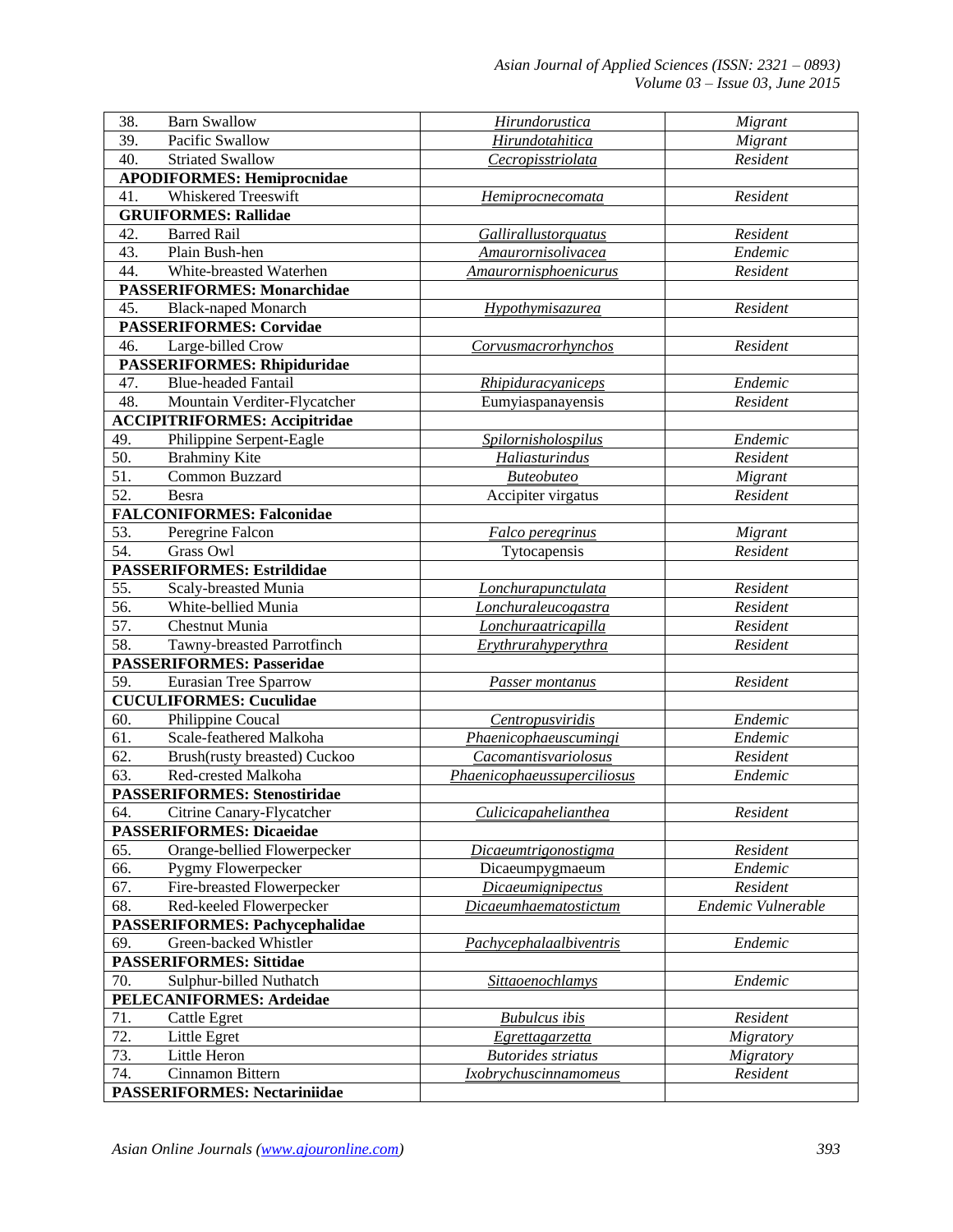*Asian Journal of Applied Sciences (ISSN: 2321 – 0893) Volume 03 – Issue 03, June 2015*

| 75. | Olive-backed Sunbird               | <i>Cinnyrisjugularis</i>     | Migratory                               |  |  |
|-----|------------------------------------|------------------------------|-----------------------------------------|--|--|
| 76. | Handsome Sunbird                   | Aethopygabella               | Endemic                                 |  |  |
| 77. | Luzon Sunbird                      | Aethopygapulcherrima         | Endemic                                 |  |  |
|     | <b>PASSERIFORMES: Paridae</b>      |                              |                                         |  |  |
| 78. | Elegant Tit                        | Periparuselegans             | Endemic                                 |  |  |
|     | <b>COLUMBIFORMES: Columbidae</b>   |                              |                                         |  |  |
| 79. | <b>Emerald Dove</b>                | Chalcophapsindica            | Resident                                |  |  |
| 80. | White-eared Dove                   | Phapitreronleucotis          | Endemic                                 |  |  |
| 81. | Philippine Cuckoo-Dove             | Macropygiatenuirostris       | Endemic                                 |  |  |
|     | <b>PASSERIFORMES: Pycnonotidae</b> |                              |                                         |  |  |
| 82. | Yellow-vented Bulbul               | Pycnonotusgoiavier           | Resident                                |  |  |
| 83. | Philippine Bulbul                  | <i>Hypsipetesphilippinus</i> | Endemic                                 |  |  |
|     | <b>PASSERIFORMES: Turdidae</b>     |                              |                                         |  |  |
| 84. | Island Thrush                      | Turduspoliocephalus          | Resident                                |  |  |
| 85. | Eye browed Thrush                  | Turdusobscurus               | Migrant                                 |  |  |
| 86. | Brown-headed Thrush                | Turduschrysolaus             | Migratory                               |  |  |
|     | <b>PASSERIFORMES: Sturnidae</b>    |                              |                                         |  |  |
| 87. | Crested Myna                       | Acridotherescristatellus     | Resident (Introduced<br><i>Specie</i> ) |  |  |
|     | <b>PASSERIFORMES: Fringillidae</b> |                              |                                         |  |  |
| 88. | Red Crossbill                      | Loxiacurvirostra             | Resident                                |  |  |
|     | <b>PASSERIFORMES: Sittidae</b>     |                              |                                         |  |  |
| 89. | Sulphur-billed Nuthatch            | Sittaoenochlamys             | Endemic                                 |  |  |
| 90. | Philippine Hanging parrot          | Loriculus philippinensis     | Endemic                                 |  |  |

# **5. CONCLUSION**

The initial introduction of bird watching as a Physical Education course has led to the very high degree of acceptance as a recreational activity. Students learned to understand and accept the benefits of bird watching in their emotional, social, intellectual and physical aspect of development.

Bird photo exhibits are found as a very important venue to create a very high level of awareness on the presence of birds in the areas of Baguio City and the nearby municipalities of Benguet. The positive comments of respondents manifested that through information campaigns, there will be a wider awareness on the presence as well as the importance of various bird species.

Utilizing social media as a tool to proliferate the information on the presence of bird in the area is found to be very effective and as evidence, the visit of bird enthusiasts in Baguio City continues to flow.

Having discussions among the local residents in the area where a particular bird species can be found is a magnifying tool to conserve the birds and could lead to its preservation.

The bird list that was presented in the paper shows a promising lead to the many bird species found in the area of Baguio City and the nearby municipalities of Benguet.

## **6. RECOMMENDATIONS**

The offering of Bird Watching as a Physical Education course shall be a continuing program and support of the University and is highly encouraged as this has elicited favorable results where the participants in the activity found it very beneficial in their total development.

An in-depth study on the level of acceptance of bird watching among students and the community is highly recommended to prove the benefits that one may achieve in this endeavor.

There should be a wider dissemination of information through photo exhibits in many areas of Baguio City and Benguet province, local symposia, formal and informal discussions among residents, utilization of mass media and web accounts on the presence of birds in the locality.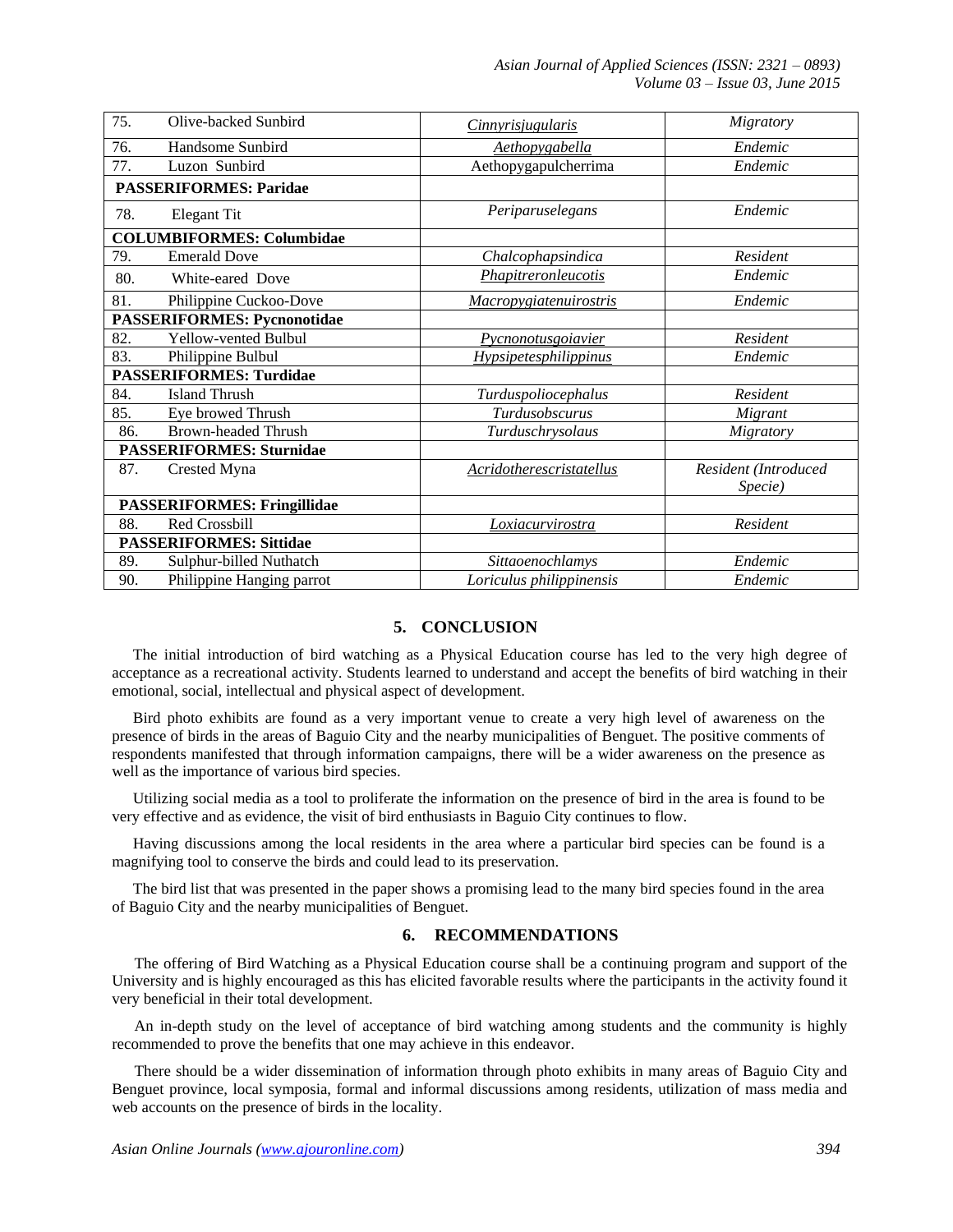An in-depth study on the level of awareness on the presence of bird species is also recommended so as to look further into the development policies and regulations on the conservation of bird species found in the area.

Environmental regulations pertaining to conservation of bird species found in the area shall be taken into consideration by policy makers, local councils of Baguio City and Benguet province. This is highly encouraged for the reason that it can contribute to the conservation of the bird species found in the area.

Enrichment of the quality of experience of visitors in the bird sites is highly encouraged as this can also lead to higher returns and could bring greater benefits for conservation (Bird life International).

A photo guide book for birds found in Baguio City and the province of Benguet is highly encouraged for production. This will help significantly in the identification of birds in the field by bird watchers, enthusiasts and researchers alike.

An in-depth documentation of birds that are still to be found in Baguio City and the Province of Benguet is highly recommended since the bird list presented in the paper is only an initial list.

## **7. ACKNOWLEDGEMENT**

The author wishes to acknowledge the following institutions and individuals who have contributed to the completion of the paper.

For Bird Identification Desmond Allen and Members of Wild Bird Photographers of the Philippines, Mary knoll Ecological Sanctuary, UP Baguio College of Science Lecture Series and Avong nen Romy.

## **8. REFERENCES**

- 1. Birdlife Asia Partnership (2007) *Bird tourism center: Guidelines for best practice in bird watching Tourism*. Tokyo: Birdlife International
- 2. BirdLife International (2015) IUCN Red List for birds. Retrieved 08/05/2015 http://www.birdlife.org on.
- 3. Bucher, C. (1960). *Foundations of physical education.* 3rd Edition. The C.V. Mosby Company
- 4. St. Louis USA.
- 5. Cordillera online. (2014)*Map of benguet province*. Retrieved March 2015[. http://www.cordiwebs.com/co/index.php](http://www.cordiwebs.com/co/index.php)
- 6. *GoBaguio*.2012. *All Rights Reserved. !Your Complete Guide to Baguio City, Philippines.* Retrieved December 2014. www.gobaguio.com/general.html
- 7. Haribon Bird watching Manual (2012). *Haribon foundation for conservation of natural resources*. Quezon City Philippines.
- 8. Haribon Foundation. 2014. *State of philippine birds.*Haribon Foundation for The Conservation Of Natural Resources. Quezon City.ISBN:978-971-0465-12-5
- 9. Hurd and Anderson (2011). *Definitions of leisure, play, and recreation. An excerpt from The Park and Recreation Professional's Handbook*. Retrieved March 2015 http://www.humankinetics.com/excerpts/excerpts/definitions-ofleisure-play-and-recreation
- 10. Jones and Buckley (2001). *Wildlife tourism report series 2001. No. 10. State of wildlife tourism in Australia series. Copyright 2001 crc for sustainable tourism* Pty. Ltd. Australia. Retrieved March 2015. http://www98.griffith.edu.au/dspace/bitstream/handle/10072/7282/16857\_1.pdf?sequence=l.
- 11. Lepage D. 2014. Avibase *Bird checklists of the world-philippines*. Retrieved February 2015avibase.bsceoc.org/checklist.jsp?region=PH
- 12. Libosada C. et al. (2008). *Bird watching in the Philippines. Copyright Department of Tourism*. Manila Philippines.
- 13. Mayntz M. *The Importance of Bird Conservatio*n retrieved march 2015. http://birding.about.com/od/birdconservation/a/importconserve.htm
- 14. Ong, P.S., L.E. Afuang and R.G. Rosell-Ambal .2002.Philippine biodiversity conservation profile. 2002. *A second iteration of the nationalbiodiversity strategy and action plan final report.*Mallari A. (Birds), pp. 45 Copyright 2002 by Department of Environment and Natural Resources, Protected Areas of Wildlife Bureau, Conservation International Philippines, Biodiversity Conservation Program- University of the Philippines center for Integrative Studies, Foundation for the Philippine Environment, Quezon City, Philippines.
- 15. Philippine biodiversity. 1997. *An Assessment and action plan by the department of environment and natural resources.* Published by bookmark, Inc.